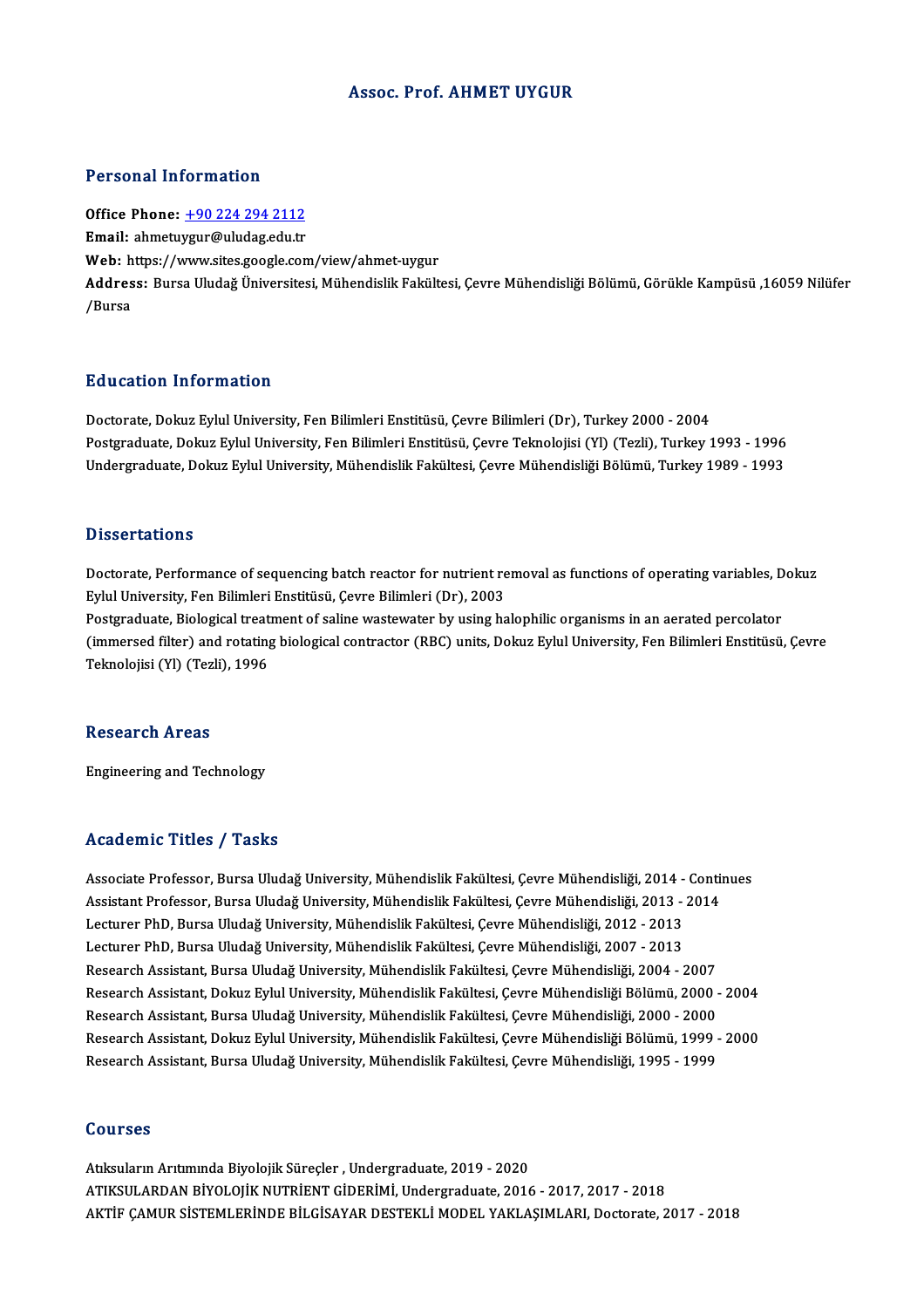BİYOKİMYASAL PROSESLER,Undergraduate,2016 -2017,2017 -2018 ATIK VE ATIKSU ARITIMI İÇİN BİYOTEKNOLOJİK PROSESLER, Doctorate, 2016 - 2017

## Articles Published in Journals That Entered SCI, SSCI and AHCI Indexes

rticles Published in Journals That Entered SCI, SSCI and AHCI Indexes<br>I. Specific nutrient removal rates in saline wastewater treatment using sequencing batch reactor<br>Urgur A Specific<br>Specific<br>Uygur A. Specific nutrient removal rates in saline wastewater treatment using s<br>Uygur A.<br>PROCESS BIOCHEMISTRY, vol.41, no.1, pp.61-66, 2006 (Journal Indexed in SCI)<br>nare Chlorenhenel inhibition on COD, nitregen and pheephate remove Uygur A.<br>PROCESS BIOCHEMISTRY, vol.41, no.1, pp.61-66, 2006 (Journal Indexed in SCI)<br>II. para-Chlorophenol inhibition on COD, nitrogen and phosphate removal from synthetic wastewater in<br>a sequencing batch reactor PROCESS BIOCHEMISTRY, vol.41, no.1, pp.61-66, 2006 (Journal Indexed in SCI) Kargi F., Uygur A., Baskaya H. a sequencing batch reactor<br>Kargi F., Uygur A., Baskaya H.<br>BIORESOURCE TECHNOLOGY, vol.96, no.15, pp.1696-1702, 2005 (Journal Indexed in SCI)<br>Pielogisel treatment of suntbotis westewater sentaining 2.4 dishlarenbenel (D) Kargi F., Uygur A., Baskaya H.<br>BIORESOURCE TECHNOLOGY, vol.96, no.15, pp.1696-1702, 2005 (Journal Indexed in SCI)<br>III. Biological treatment of synthetic wastewater containing 2,4 dichlorophenol (DCP) in an activated<br>cl BIORESOURC<br>Biological t<br>sludge unit<br>Kargi E. Ekot **Biological treatment of<br>sludge unit<br>Kargi F., Eker S., Uygur A.<br>JOUPMAL OF ENVIDONMI** sludge unit<br>Kargi F., Eker S., Uygur A.<br>JOURNAL OF ENVIRONMENTAL MANAGEMENT, vol.76, no.3, pp.191-196, 2005 (Journal Indexed in SCI)<br>Phoenhete untake and release rates with different sarbon seurees in hielegisel putrient r Kargi F., Eker S., Uygur A.<br>JOURNAL OF ENVIRONMENTAL MANAGEMENT, vol.76, no.3, pp.191-196, 2005 (Journal Indexed in SCI)<br>IV. Phosphate uptake and release rates with different carbon sources in biological nutrient removal<br>w JOURNAL OF P<br>Phosphate u<br>using a SBR<br>Karri E Ahme Phosphate uptake and rele<br>using a SBR<br>Kargi F., Ahmet U., Baskaya H.<br>IOUPNAL OF ENVIPONMENTA using a SBR<br>Kargi F., Ahmet U., Baskaya H.<br>JOURNAL OF ENVIRONMENTAL MANAGEMENT, vol.76, no.1, pp.71-75, 2005 (Journal Indexed in SCI)<br>Improved putriont removal from saline westewater in an SBB by Halebaster supplemente Kargi F., Ahmet U., Baskaya H.<br>JOURNAL OF ENVIRONMENTAL MANAGEMENT, vol.76, no.1, pp.71-75, 2005 (Journal Indexed in SCI)<br>V. Improved nutrient removal from saline wastewater in an SBR by Halobacter supplemented activate JOURNA<br>I<mark>mprov</mark><br>sludge<br><sup>Korgi F</sup> **Improved nutri<br>sludge<br>Kargi F., Uygur A.<br>ENVIRONMENTA!** sludge<br>Kargi F., Uygur A.<br>ENVIRONMENTAL ENGINEERING SCIENCE, vol.22, no.2, pp.170-176, 2005 (Journal Indexed in SCI)<br>Phanel inhibition of biological putrient removal in a four stan sequencing batch reactor Kargi F., Uygur A.<br>ENVIRONMENTAL ENGINEERING SCIENCE, vol.22, no.2, pp.170-176, 2005 (Journal Indexed in SCI)<br>VI. Phenol inhibition of biological nutrient removal in a four-step sequencing batch reactor<br>Uygur A., Kargi F. ENVIRONMENTA<br>Phenol inhibitio<br>Uygur A., Kargi F.<br>PROCESS PIOCHE PROCESS BIOCHEMISTRY, vol.39, no.12, pp.2123-2128, 2004 (Journal Indexed in SCI) VII. Biological nutrient removal from synthetic wastewater containing 2,4 dichlorophenol in a PROCESS BIOCHEMISTRY, vol<br>Biological nutrient remov<br>sequencing batch reactor<br>Urgun A. Kargi E **Biological nutri<br>sequencing bate<br>Uygur A., Kargi F.<br>ENVIDONMENTAL** Uygur A., Kargi F.<br>ENVIRONMENTAL ENGINEERING SCIENCE, vol.21, no.5, pp.569-574, 2004 (Journal Indexed in SCI) Uygur A., Kargi F.<br>ENVIRONMENTAL ENGINEERING SCIENCE, vol.21, no.5, pp.569-574, 2004 (Journal Indexed in SCI)<br>VIII. Hydraulic residence time effects in biological nutrient removal using five-step sequencing batch<br> ENVIRON<br><mark>Hydraul</mark><br>reactor<br><sup>Kongi E</sup> Hydraulic resid<br>reactor<br>Kargi F., Uygur A.<br>ENZYME AND MI reactor<br>Kargi F., Uygur A.<br>ENZYME AND MICROBIAL TECHNOLOGY, vol.35, pp.167-172, 2004 (Journal Indexed in SCI)<br>Nutriont removal in a three stan sequencing batch reactor with different sarbon. Kargi F., Uygur A.<br>ENZYME AND MICROBIAL TECHNOLOGY, vol.35, pp.167-172, 2004 (Journal Indexed in SCI)<br>IX. Nutrient removal in a three-step sequencing batch reactor with different carbon sources<br>Kargi E. Uygur A ENZYME AND MI<br><mark>Nutrient remov</mark><br>Kargi F., Uygur A.<br>WATER AIR AND Nutrient removal in a three-step sequencing batch reactor with different c<br>Kargi F., Uygur A.<br>WATER AIR AND SOIL POLLUTION, vol.156, pp.71-82, 2004 (Journal Indexed in SCI)<br>Biological putriont removal from pro treated land Kargi F., Uygur A.<br>WATER AIR AND SOIL POLLUTION, vol.156, pp.71-82, 2004 (Journal Indexed in SCI)<br>X. Biological nutrient removal from pre-treated landfill leachate in a sequencing batch reactor<br>Uygur A. Kargi E WATER AIR AND<br><mark>Biological nutri</mark><br>Uygur A., Kargi F.<br>JOUPNAL OF ENV Biological nutrient removal from pre-treated landfill leachate in a sequencing batch read<br>Uygur A., Kargi F.<br>JOURNAL OF ENVIRONMENTAL MANAGEMENT, vol.71, no.1, pp.9-14, 2004 (Journal Indexed in SCI)<br>Selt inhibition on biol Uygur A., Kargi F.<br>JOURNAL OF ENVIRONMENTAL MANAGEMENT, vol.71, no.1, pp.9-14, 2004 (Journal Indexed in SCI)<br>XI. Salt inhibition on biological nutrient removal from saline wastewater in a sequencing batch reactor<br>Uygur A., JOURNAL OF ENVIRONMENTAL MANAGEMENT, vol.71, no.1, pp.9-14, 2004 (Journal Indexed in SCI) Salt inhibition on biological nutrient removal from saline wastewater in a sequen<br>Uygur A., Kargi F.<br>ENZYME AND MICROBIAL TECHNOLOGY, vol.34, pp.313-318, 2004 (Journal Indexed in SCI)<br>Nutrient leading nate effects on nutri Uygur A., Kargi F.<br>ENZYME AND MICROBIAL TECHNOLOGY, vol.34, pp.313-318, 2004 (Journal Indexed in SCI)<br>XII. Nutrient loading rate effects on nutrient removal in a five-step sequencing batch reactor<br>Kargi E. Uygur A ENZYME AND MI<br>Nutrient loadin<br>Kargi F., Uygur A.<br>PROCESS PIOCHE Nutrient loading rate effects on nutrient removal in a five-step sequenci<br>Kargi F., Uygur A.<br>PROCESS BIOCHEMISTRY, vol.39, no.4, pp.507-512, 2003 (Journal Indexed in SCI)<br>Effect of sanbon sounce on biological nutriont remo Kargi F., Uygur A.<br>PROCESS BIOCHEMISTRY, vol.39, no.4, pp.507-512, 2003 (Journal Indexed in SCI)<br>XIII. Effect of carbon source on biological nutrient removal in a sequencing batch reactor PROCESS BIOCHEMISTRY, vol.39, no.4, pp.507-512, 2003 (Journal Indexed in SCI)<br>Effect of carbon source on biological nutrient removal in a sequencing ba<br>Kargi F., Uygur A.<br>BIORESOURCE TECHNOLOGY, vol.89, no.1, pp.89-93, 200 Effect of carbon source on biological nutrient removal in a sequencing b<br>Kargi F., Uygur A.<br>BIORESOURCE TECHNOLOGY, vol.89, no.1, pp.89-93, 2003 (Journal Indexed in SCI)